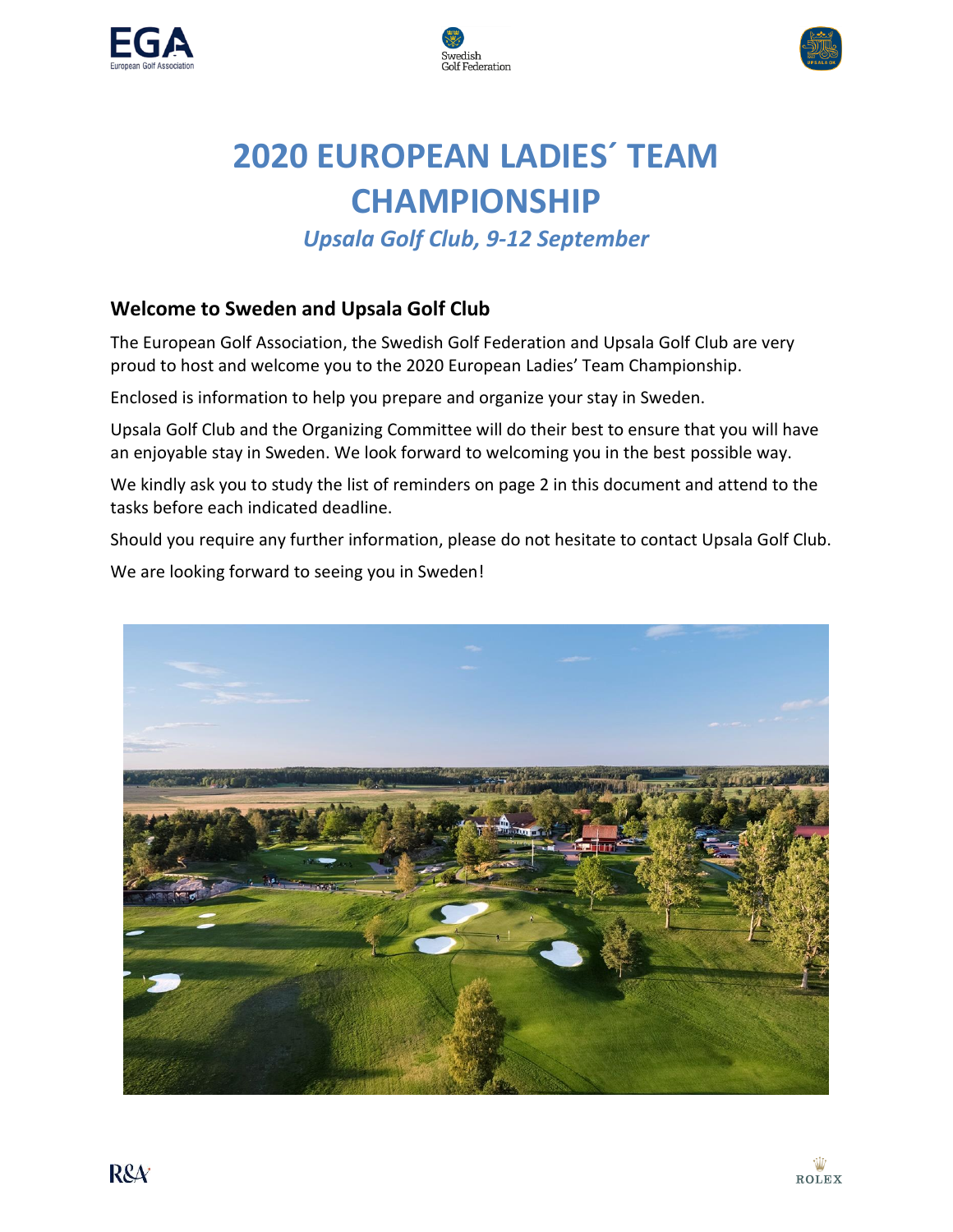$R\&\mathcal{X}$ 



Upsala Golf Club was founded in 1937 making it the 22<sup>nd</sup> oldest club out of 460 in the Swedish Golf Federation. In 1964 the club moved to Håmö. The present location is an old farm probably dating back to the Stone Age. Around the club house there are severe restrictions on building and exploitation due to traces of a Neolithic civilisation. Originally the club had one 18-hole course. In 1978 a second 9-hole course was built and 2001 yet another 9-hole course.

In 2008-2010, the Old Course was renovated and rebuilt by Bob Kains a renovation which was awarded second prize in the *"World's Best Redesigns"* by Golf Inc.

The club has hosted several championships, most noteworthy the European Boys' Team Championship 1999.

We are proud to welcome EGA and the next generation of European superstars of golf to Upsala GC and the European Ladies' Team Championship 2020!

## **LIST OF REMINDERS**

Please meet the following deadlines no later than the indicated date.

- **29 July** Last day to enter (17:00 CET) on [http://www.ega-golf.ch/-](http://www.ega-golf.ch/) Entry forms (password required.).
- **4 Aug** Last day to make Hotel reservations. Link: [Accommodation Form](https://formogr.am/SVH8Izx8Mo)
- **4 Aug** Last day to pay the Team Fee and Accommodation. See page 4.
- **4 Aug** Last day to send details about arrival and departure. Link: [Travel Form](https://formogr.am/nm2pgxq8Mo)
- **31 Aug** Last day to submit the Team Form. Link: [Team Form](https://www.esmaker.net/nx2/s.aspx?id=4f90ce5ca4f5)







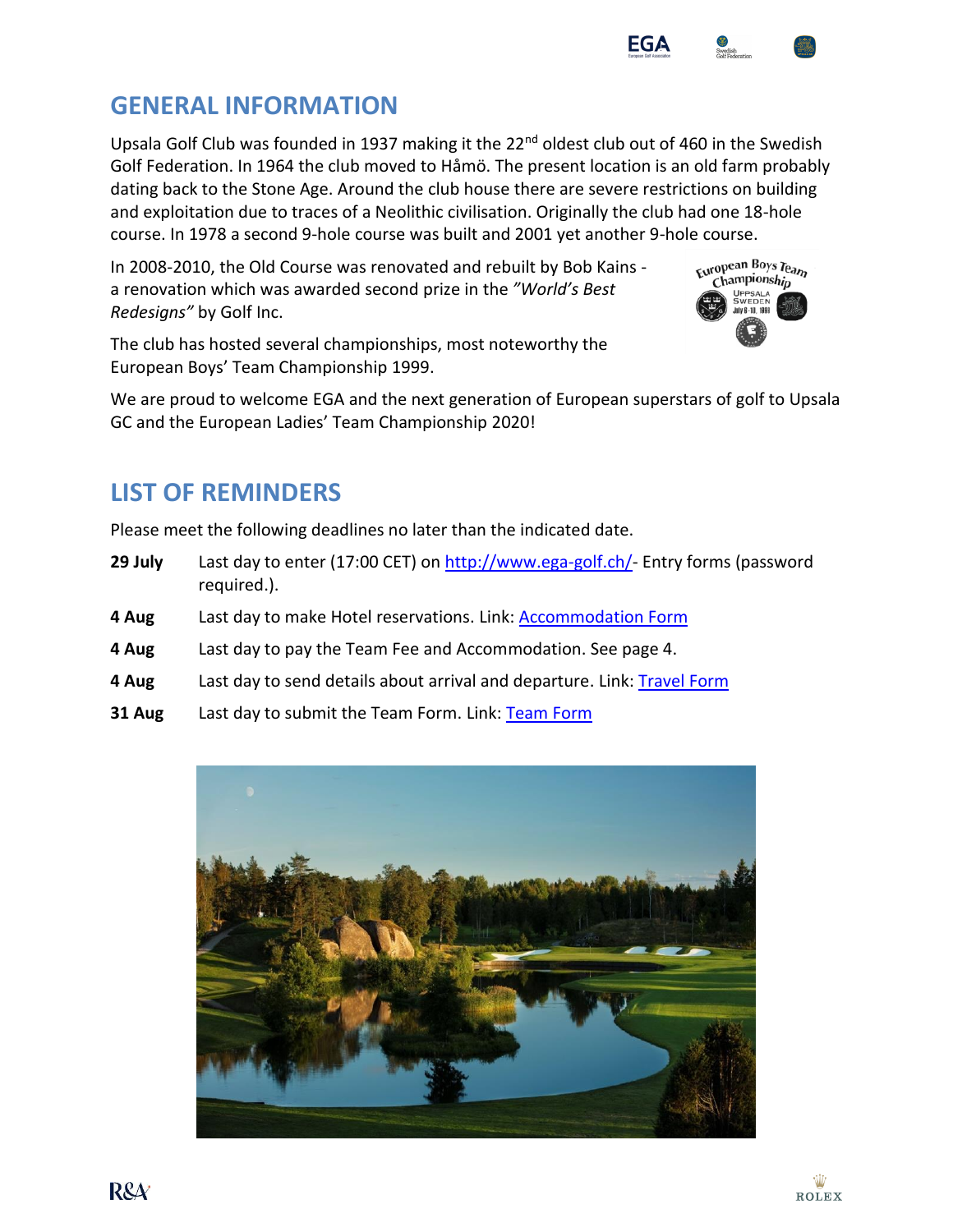

## **TRANSPORTATION**

Players and national coaches flying to Sweden are advised to book their flights to Stockholm Arlanda Airport (ARN) as all teams will be handed a minibus at the airport and have to organise their transportation during the week.

To be able to provide the best possible service to players, captains and other officials at Stockholm Arlanda Airport, please use this link: [Travel Form.](https://formogr.am/nm2pgxq8Mo) Submit your arrival- and departure information **no later than 4 August**.

If you have any questions regarding transportation, please contact Eggert Brekkan at Upsala GC [\(eggert.brekkan@upsalagk.se,](mailto:eggert.brekkan@upsalagk.se) +46 739 544855**)**.

### **SHUTTLE SERVICE:**

All teams will have to use the minibus they have been handed for all transportation during the championship week. VERY IMPORTANT THAT ALL TEAMS HAVE AT LEAST ONE PERSON WHO CAN DRIVE THE MINIBUS.

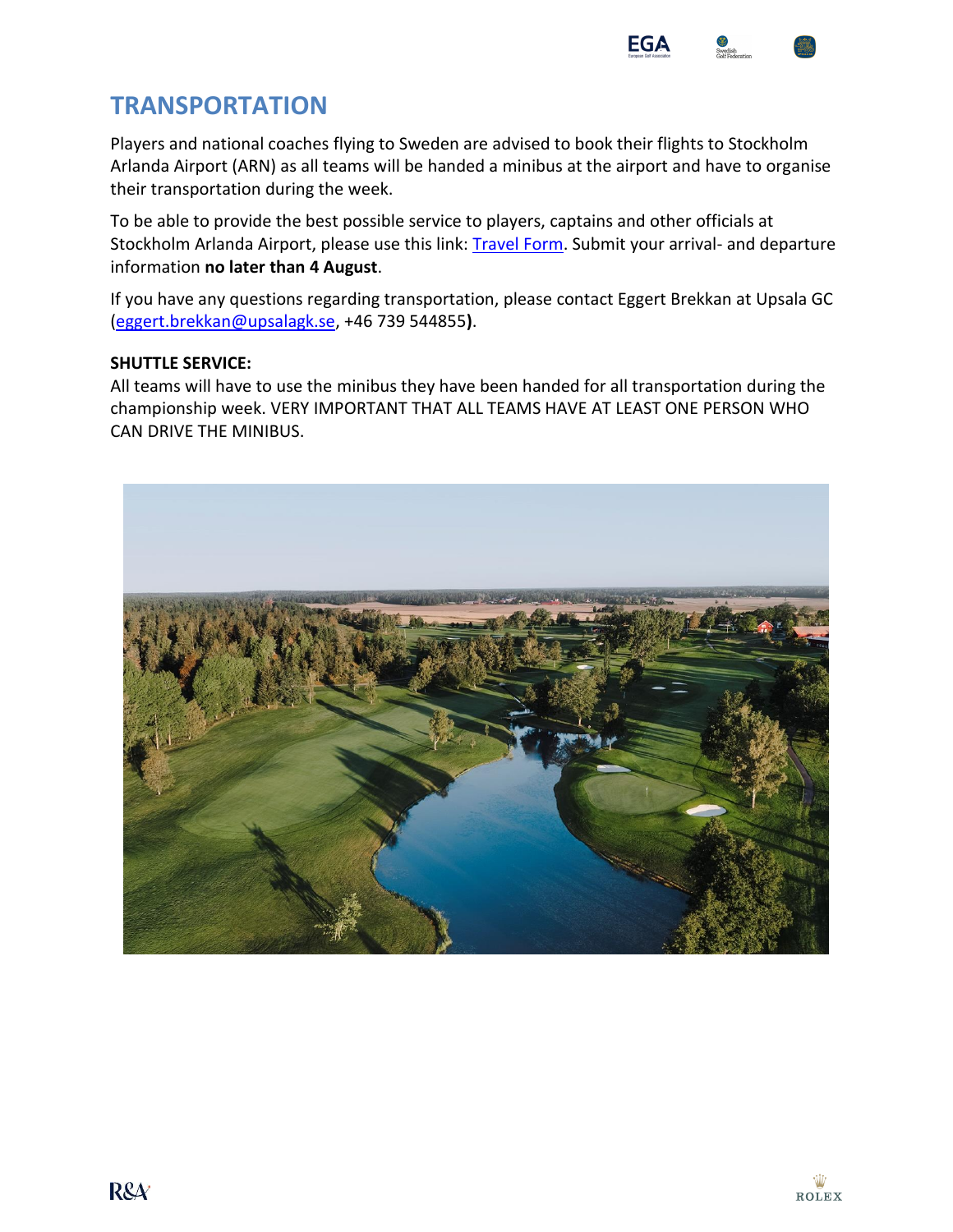

## **ACCOMMODATION**

The official hotel [Elite Hotel Academia](https://www.elite.se/en/hotels/uppsala/hotel-academia/?utm_source=google&utm_medium=organic&utm_campaign=google-local&utm_content=uppsala) is situated 15 minutes by car/shuttle from Upsala Golf Club. Elite Hotel Academia is a wonderful modern hotel situated in Upsala city centre with many shops and restaurants close by.

Single rooms will be SEK 1100/night and double rooms will be SEK 1200/night (1 EUR = approximately 10.5 SEK). All rooms include a full breakfast (served from 05:30) and prices include VAT.

### **RESERVATIONS**

Rooms have been preliminary booked at Elite Hotel Academia for all participating teams. Please make your reservation as soon as possible but **no later than 4 August.**

To make your reservation, please use this link: [Accommodation Form](https://formogr.am/SVH8Izx8Mo)

If you have any questions, contact [Eggert Brekkan](mailto:eggert.brekkan@upsalagk.se) +46 739 544855

Payment due **no later than 4 August**. See below.

## **TEAM FEE**

Each participating team is required to pay a team fee of EUR 1100 (not to be confused with the EGA entry fee). The team fee covers the following costs: minibus rental for the week, practice balls for the week, trolleys and social events.

The team fee of EUR 1100 is for five persons (four players and a captain). The cost for additional persons is EUR 250 per person. Payment due **no later than 4 August**. See below.

## **PAYMENT OF ACCOMMODATION AND TEAM FEE**

For payment (combined cost for Accommodation and Team fee), please make a deposit to Upsala GC **no later than 4 August**.

Deposit with the team name/federation to Upsala GC.

#### **Bank details:**

Swift/BIC: HANDSESS

- IBAN No: SE 18 6000 0000 0006 0281 5738
- Bank: Handelsbanken 6513 Uppsala Luthagen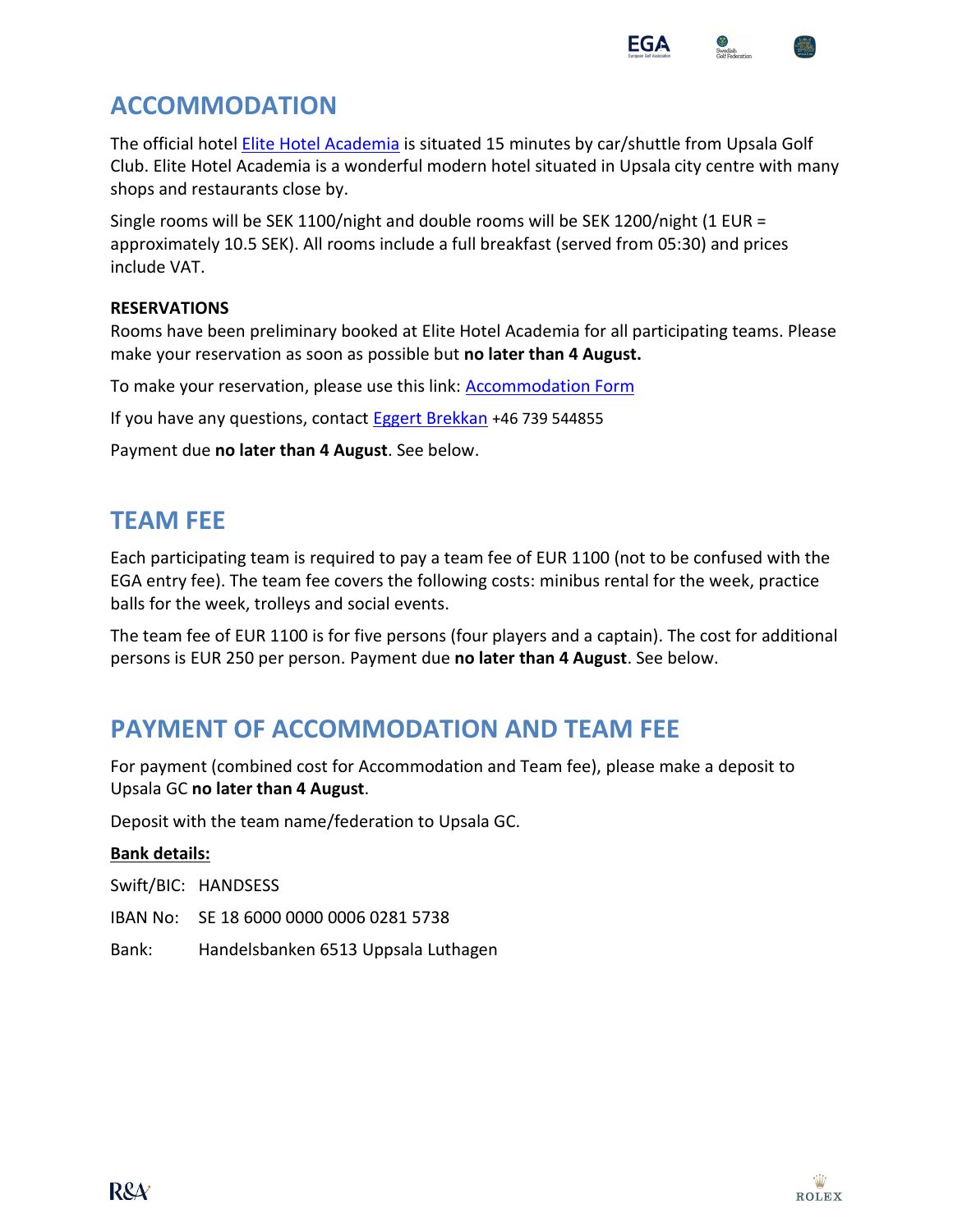

## **SCHEDULE OF EVENTS**

| Monday:                 | 7 Sep | Arrival of teams                                                               |
|-------------------------|-------|--------------------------------------------------------------------------------|
|                         |       | Registration upon arrival at Elite Hotel Academia                              |
| Tuesday:                | 8 Sep | Registration at the golf club for teams not staying at Elite Hotel<br>Academia |
|                         |       | Practice round. Team photo session                                             |
|                         |       | Teams' meeting, Opening Ceremony and Welcome dinner                            |
| <b>Wednesday: 9 Sep</b> |       | Stroke play                                                                    |
| Thursday:               |       | 10 Sep Match play - Round 1                                                    |
| Friday:                 |       | 11 Sep Match play - Round 2                                                    |
| Saturday:               |       | 12 Sep Match play – Round 3, Closing Ceremony and Farewell dinner              |
| Sunday:                 |       | 13 Sep Departure of Teams                                                      |

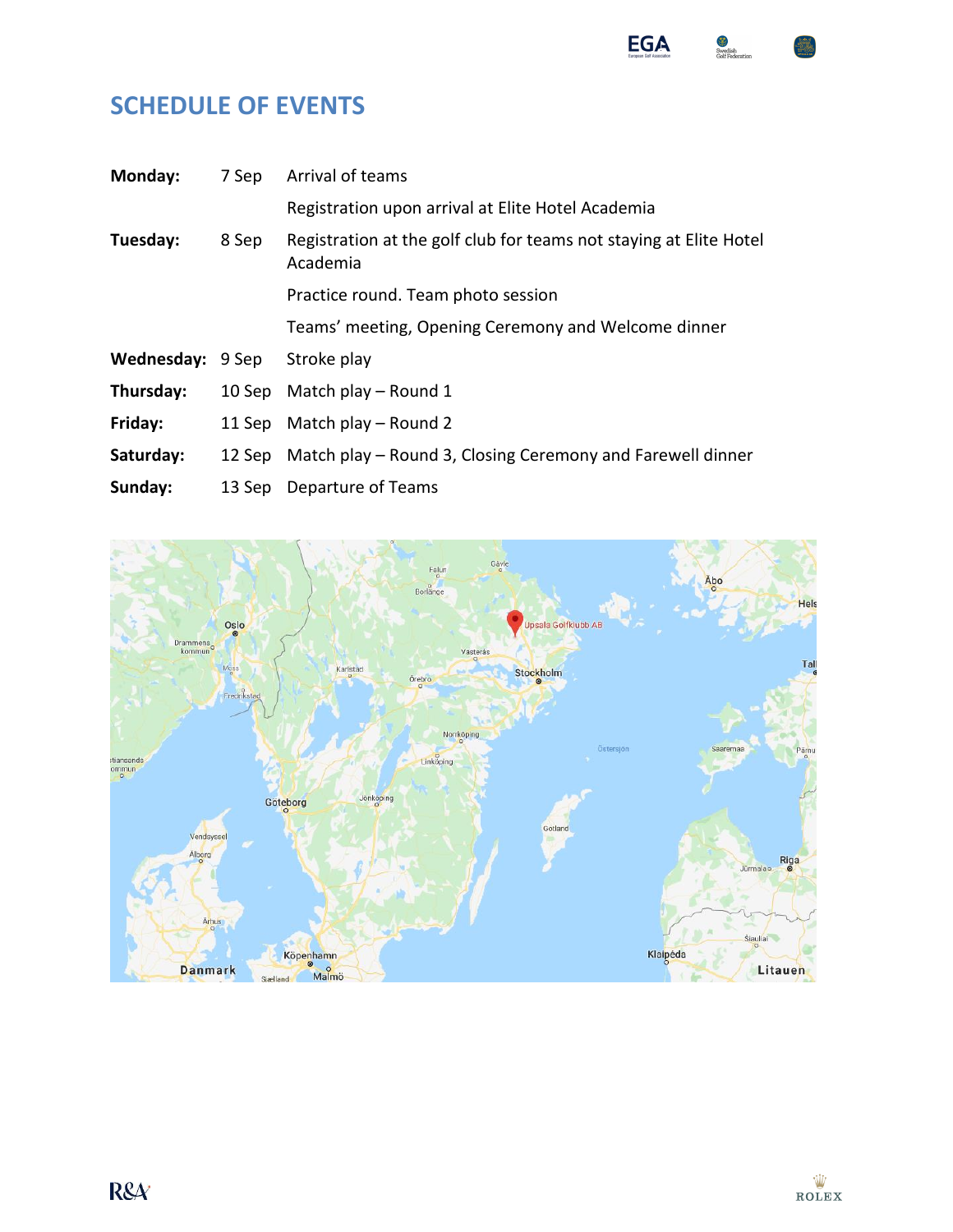

## **ADDITIONAL INFORMATION**

### **ANTI-DOPING:**

All players are subject to the provisions of the International Golf Federation´s Anti-Doping policy [http://www.igfgolf.org/.](http://www.igfgolf.org/) Any players who are taking medication and in doubt as to their clinical status should seek advice from the EGA Office not later than 30 days before the start of the championship.

#### **CADDIES**

No caddies are permitted except for fellow team members (Terms of Competition).

#### **COURSE GUIDE**

The course guide of Upsala GC will be included in your tournament package.

#### **ELECTRICAL ADAPTORS**

Please note that you may need electrical plug adaptors during your stay in Sweden.

#### **ENTRIES**

Entries and Entry-fee payment (1500.-CHF) must be made via the EGA website: [http://www.ega-golf.ch](http://www.ega-golf.ch/) - Entry forms (password required)

Closing date for entries: **19 August**

#### **GOLF BAGS**

Storage room for golf bags is not provided

#### **GOLF SHOP**

A well-stocked golf shop with clothing and other golf equipment is available.

#### **HELPDESK**

Helpdesk will be located at the Club house and at the official hotel, Elite Hotel Academia.

#### **LOCAL RULES AND TERMS OF COMPETITION:**

At registration, each team will receive the Local Rules and Terms of Competition. Any additional Local Rule will be provided to players at the latest by the starter before any round.

#### **LOCKERS**

Each team will be allocated two lockers in the locker rooms.

#### **OFFICIAL NOTICE BOARD**

[www.golf.se/onb](http://www.golf.se/onb)

#### **WEBSITE AND LIVE SCORING**

Official website: <http://www.ega-golf.ch/event/2020-european-ladies-team-championship>

There will be live scoring every third hole during the championship. Photos and news about the championship will also be published on the website.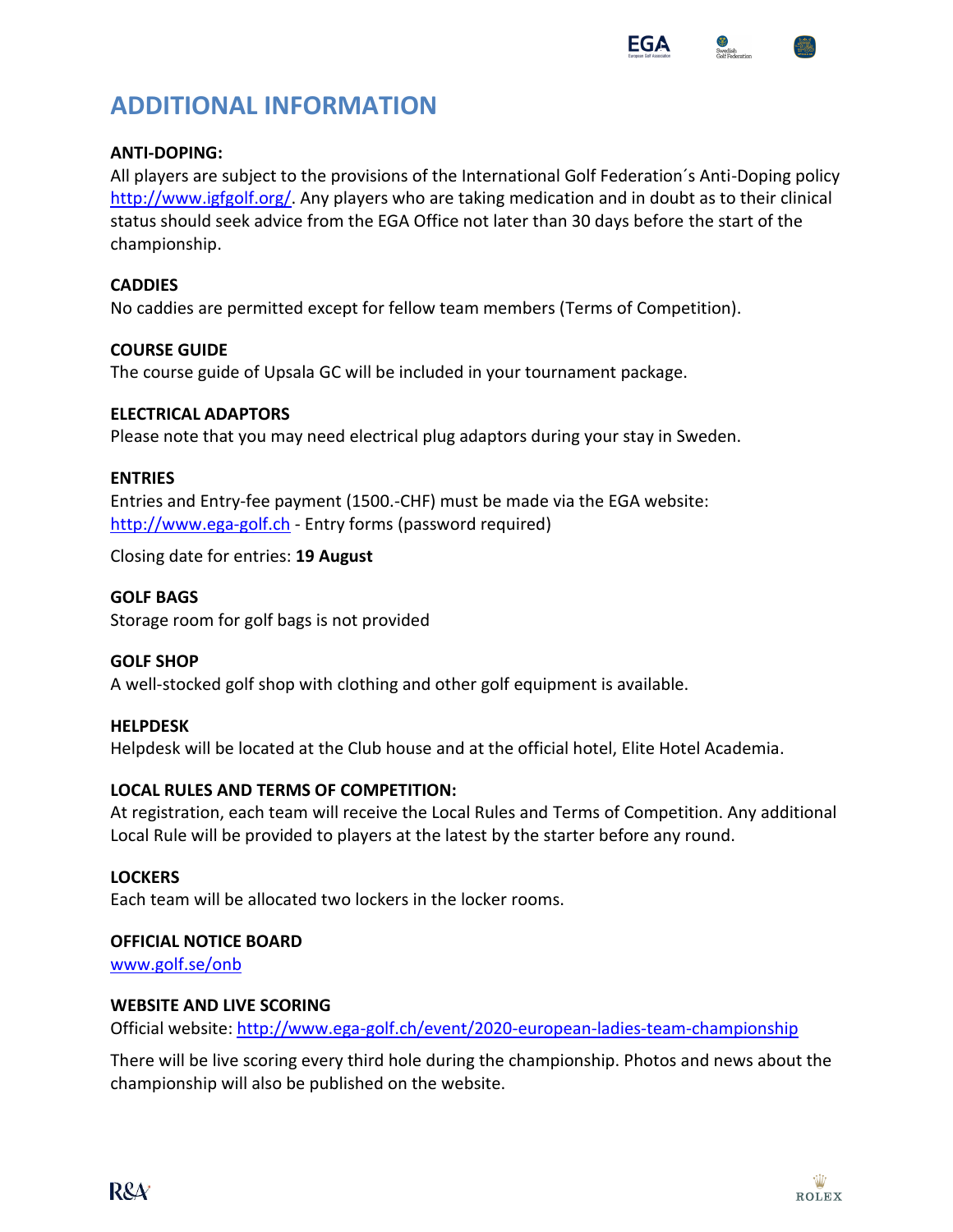

#### **MEDICAL SERVICE**

Medical service will be provided during the whole championship. Contact Helpdesk.

#### **METAL SPIKES**

Please note that shoes with metal spikes are not allowed at Upsala GC.

#### **PRACTICE ROUND**

Practice round 8 September. The starting times will be based on the EGA official draw for practice rounds and will be communicated well in advance on the website.

#### **PRESS OFFICE**

There will be a press office in the clubhouse with necessary equipment.

#### **REGISTRATION**

Teams are requested to register on 7 September at Elite Hotel Academia upon arrival or at Upsala GC on 8 September (for teams not staying at Elite Hotel Academia). All details concerning the championship will be provided upon registration.

#### **RESTAURANT**

Restaurant facilities are available at the Club House. For players who have special requests, food allergies, and special dietary requirements, please notify the staff at the Helpdesk upon registration.

#### **WI-FI**

Free Wi-fi is available in the club house and at the hotel.

#### **TROLLEYS**

There will be push trolleys available.

#### **TEAM PHOTO**

A Team photo session is scheduled on Tuesday 8 September at the golf club. The timetable will be available upon registration. Dress code for the photo session is the official Team dress.